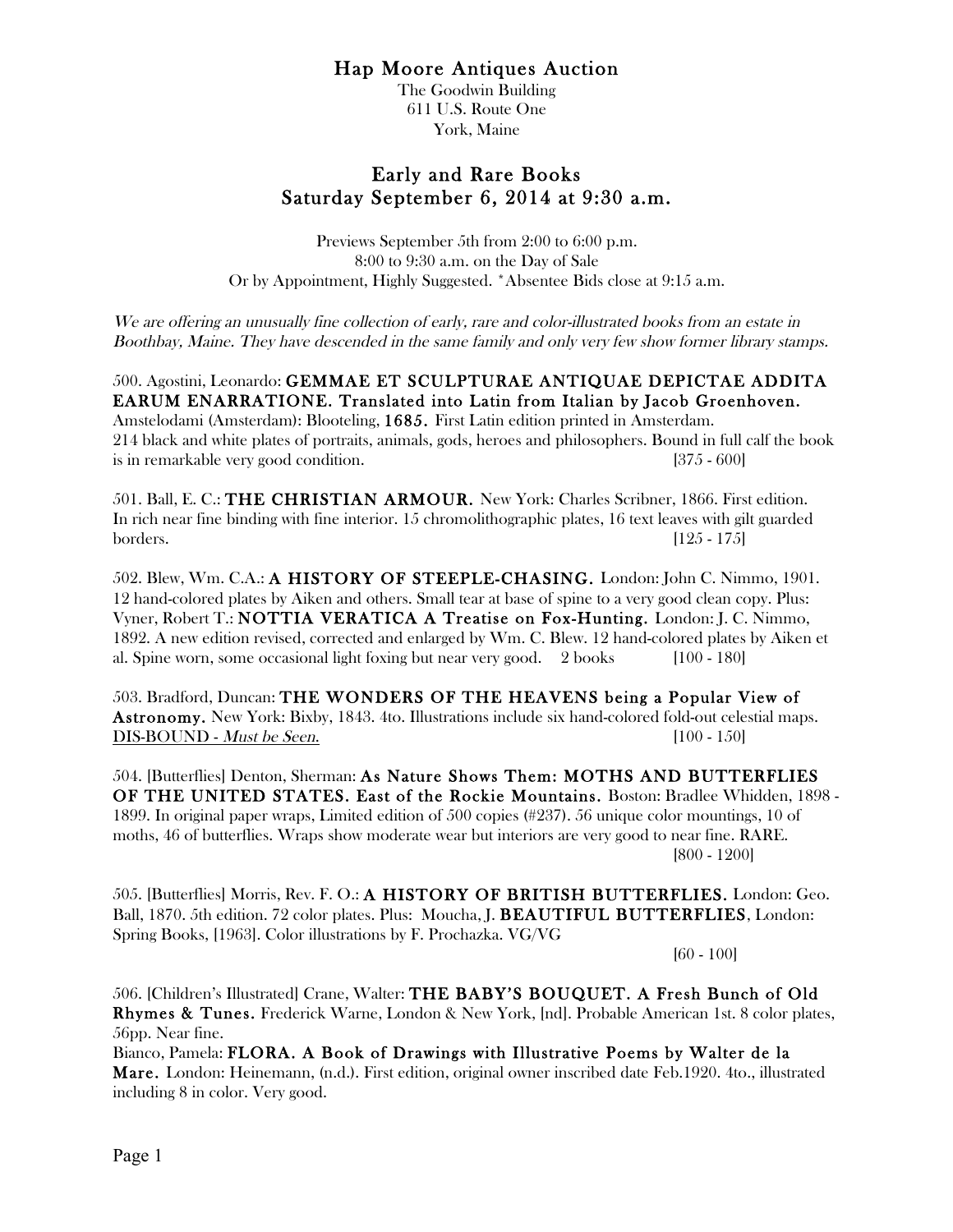Greenaway, Kate: UNDER THE WINDOW. Pictures and Rhymes for Children. New York: George Routledge, (n.d.). Probable 1st. American edition. 4to., 64pp. Very good. Lear, Edward: THE BOOK OF NONSENSE to which is added MORE NONSENSE. London & New York: Frederick Warne, (n.d.) Probable 1920 -1930. With Dust Jacket. Fine/near fine. (4 books) [100 - 175]

507. [Costume] Lacy, Thomas Hailes: MALE COSTUMES, Historical, National & Domestic. London: Lacy, 1868. 200 color plates. Plates fine, binding solid but worn. Quite scarce. [400 - 650]

508. [Costume] Lacy, Thomas Hailes: FEMALE COSTUMES, Historical and Dramatic. London: Lacy, 1865. 200 color plates collected and edited by Lacy. Plates fine, binding solid but worn. [400 - 650]

509. [Costume] Shaw, Henry: DRESSES AND DECORATIONS OF THE MIDDLE AGES. 2 volumes, London: William Pickering, 1843. First edition, 4to., 94 plates of French and English Medieval dresses with many head and tail hand-colored pieces and initials. Near fine. [ 500 - 750]

510. Couch, Jonathan: A HISTORY OF THE FISHES OF THE BRITISH ISLANDS. Four volumes London: Groombridge, 1862 - 1865. 251 of 252 color plates present. Plates fine, cloth bindings rough. Should be seen. [500 - 750]

511. Day, Rev. Lal Behari: FOLK-TALES OF BENGAL. First edition thus with Goble ilustrations. London: Macmillan, 1912. 32 color illustrations by Warwick Goble. Spine a tad worn else a fine copy. [100 - 150]

512. [Hindu] Moor, E.: HINDU PANTHEON. London, J. Johnson, 1810. First edition. 105 engraved plates. Early writing in English on the Hindu religion. Spine missing - needs to be rebound - interior appears to be complete. [350 - 500]

513. Johnson, C. Pierpoint: BRITISH WILD FLOWERS. Illustrated by John E. Sowerby. London: John Van Voorst, 1876. Re-issue to which is added supplements by Salter and Sowerby. In 3/4 calf w/gilt titling on spine. . Colored frontispiece and 89 colored plates. Text and illustrations lightly toned and past owner has made pencil notes in the margins. Overall: very good. [60 - 100]

514. Lowe, E.J.: BEAUTIFUL LEAVED PLANTS. First edition, London: Groombridge, 1861. 60 color illustrations, tissue guarded. In full leather binding with gilt decoration, showing some wear at the hinges. Along with Lowe: NATURAL HISTORY OF NEW & RARE FERNS. London: Groombridge, 1868. 72 color plates. In very good condition. 2 books [125 - 250]

515. Meehan, Thomas: THE NATIVE FLOWERS AND FERNS OF THE UNITED STATES. Boston: L. Prang, 1878 - 1879. 2 volumes, 4to.. Vol. 1: 12 parts complete with 48 chromolithographic plates. Volume 2 lacks part #13 (4 plates) and a portion of part #23 (2 plates) Overall 90 of 96 plates present. Well protected in modern folders incased in 2 slipcases. Overall condition: very good. [500 - 750]

Hap Moore Antiques Auction – Early and Rare Books Saturday September 6, 2014

Phone 207-363-6373  $\sim$  Fax: 207-363-6366 www.hapmoore.com